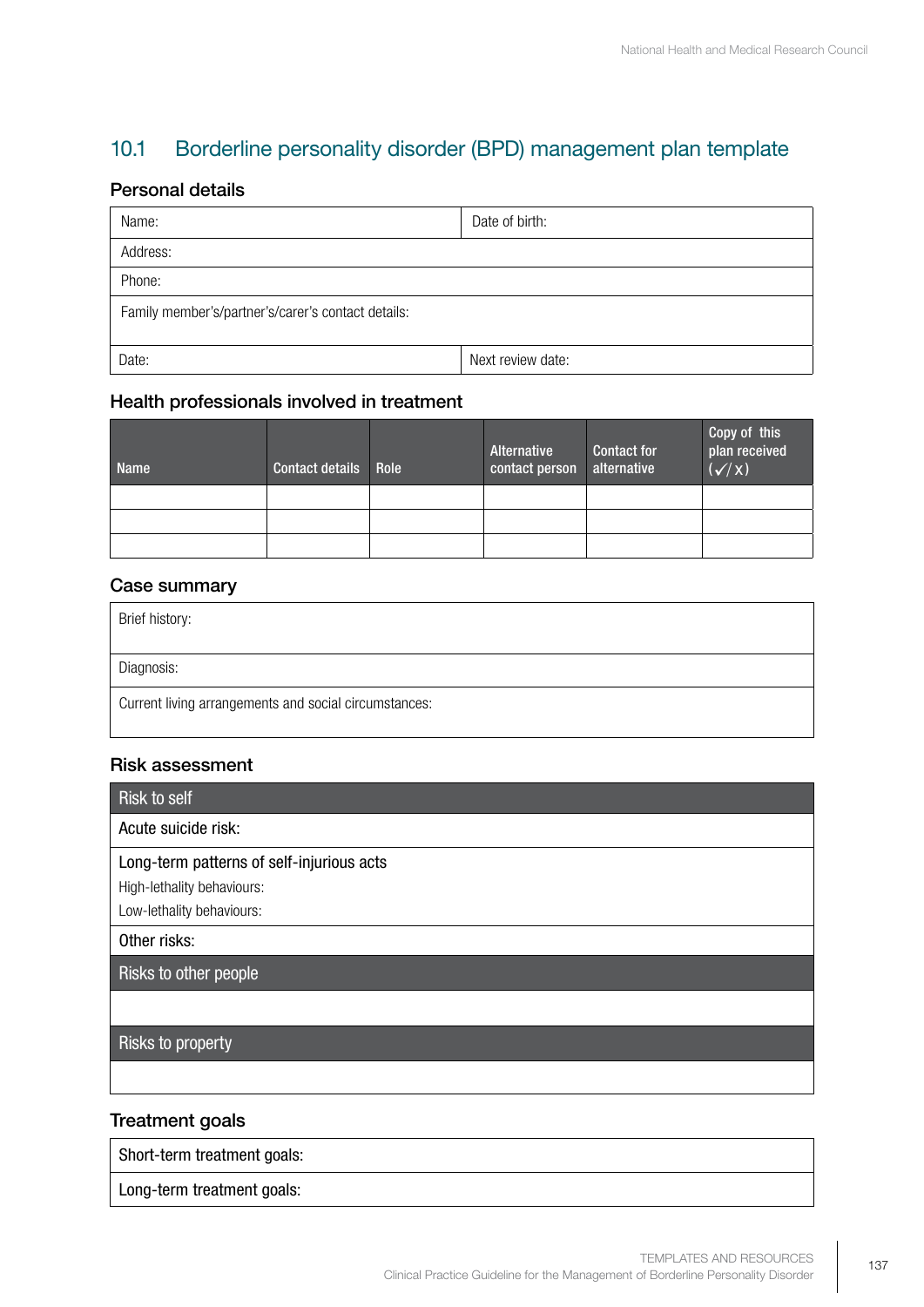## Current psychosocial treatment

| Approach | Commencement date | <b>Planned review date</b> | Provider/s |
|----------|-------------------|----------------------------|------------|
|          |                   |                            |            |
|          |                   |                            |            |

#### Medicines

*Current medicines (if any)*

| Name of medicine | Dosing information | Purpose |
|------------------|--------------------|---------|
|                  |                    |         |
|                  |                    |         |

Medicines previously unsuccessful in a therapeutic trial:

Cautions (e.g. medicines associated with overdose):

Health professional primarily responsible for prescribing and reviewing medicines:

# Management of self-harm during office hours

## Management of self-harm outside office hours

If person calls before self-harm has occurred (chronic pattern): If person calls after self-harm has occurred (chronic pattern):

#### Agreed responses to specific presentations

| Presentation | Response | <b>Notes</b> |
|--------------|----------|--------------|
|              |          |              |
|              |          |              |

#### Indicators for reviewing treatment plan

Indicators of increased risk related to self-harm/suicidality behaviour patterns:

Other possible indicators of increased risk: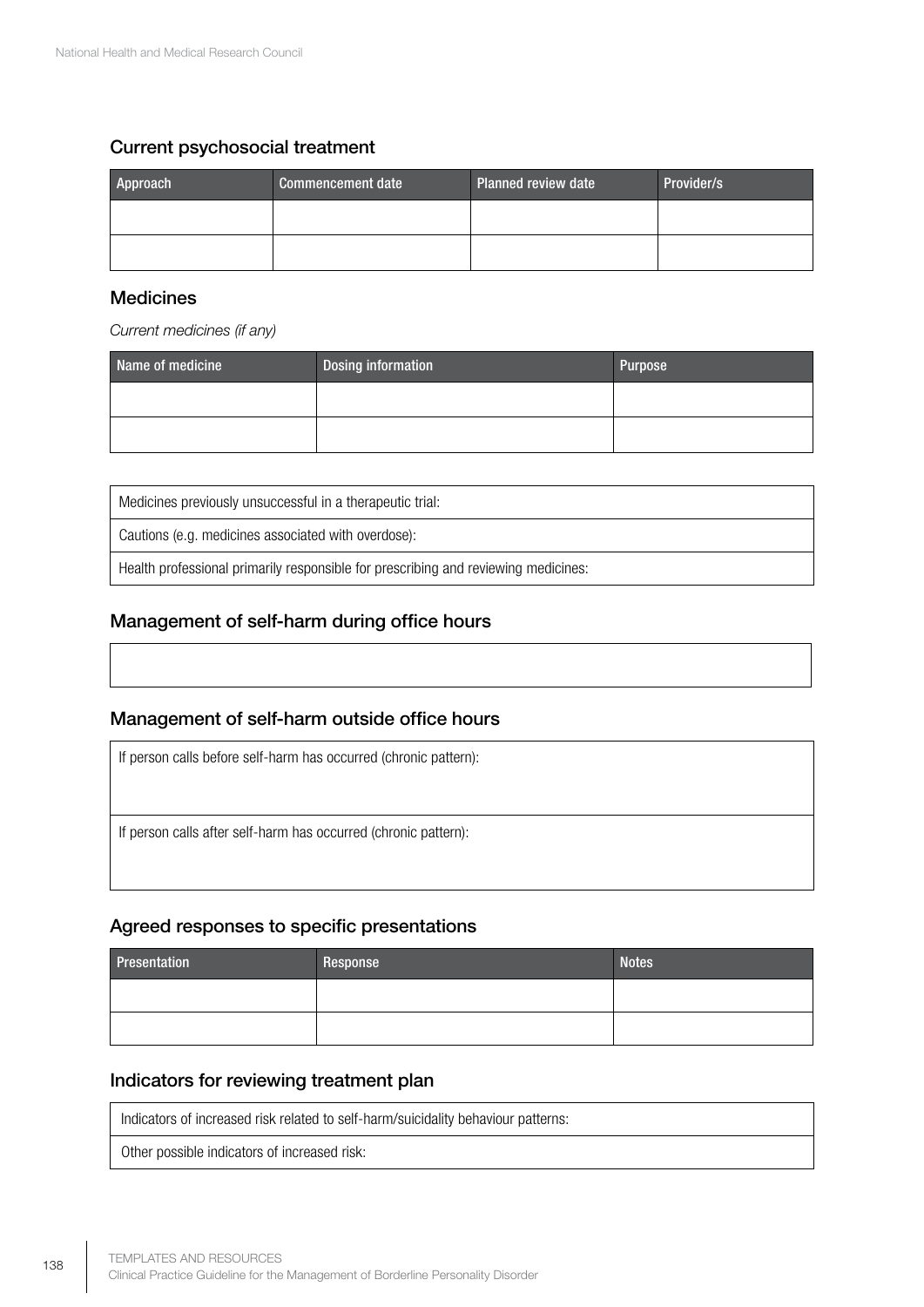# Emergency department treatment plan (if applicable)

| Usual clinical presentations:              |
|--------------------------------------------|
| Indications for hospital admission:        |
| Predicted appropriate length of admission: |
| Discharge planning notes:                  |

# Inpatient treatment plan (if applicable)

Indications for admission:

Predicted appropriate length of admission:

What to do if person self-harms during admission:

What to do if person found to be under the influence of substances while admitted:

What to do if person expresses suicidal thoughts at the time of a planned discharge:

# Rationale for interventions and strategies

*Clinical interventions/responses that have been helpful in the past:* 

| <b>Situation</b> | Intervention or response | Outcome | <b>Notes</b> |
|------------------|--------------------------|---------|--------------|
|                  |                          |         |              |
|                  |                          |         |              |

*Clinical interventions/responses that have been unhelpful in the past:* 

| <b>Situation</b> | Intervention or response | Outcome | <b>Notes</b> |
|------------------|--------------------------|---------|--------------|
|                  |                          |         |              |
|                  |                          |         |              |

#### Coping/management strategies used by the person:

| Situation/problem | Strategy/action | Successful (yes/no) | <b>Notes</b> |
|-------------------|-----------------|---------------------|--------------|
|                   |                 |                     |              |
|                   |                 |                     |              |

## **Signatures**

| Clinician:                                   |
|----------------------------------------------|
| Client (if appropriate and willing):         |
| Family/Partner/Carer (if client is willing): |

Adapted from Spectrum (BPD service for the state of Victoria)<sup>162</sup>